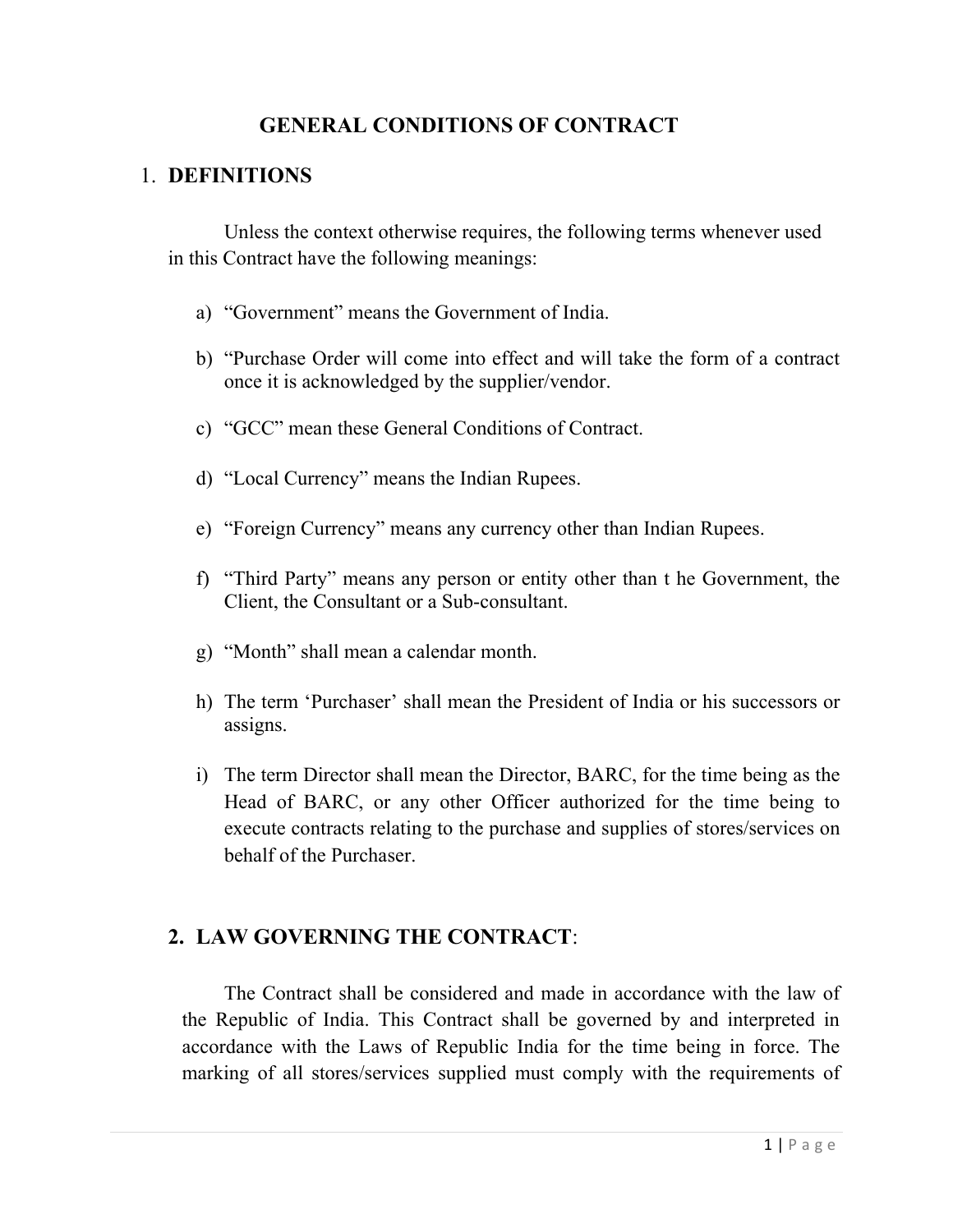Indian Acts relating to Merchandises Marks and all the rules made under such Acts.

## **3. JURISDICTION**:

The courts within the local limit of whose jurisdiction the place from which the Development Contract is issued.

# **4. ARBITRATION**:

- i) All disputes or differences arising out of or in connection with the present contract including the one connected with the validity of the present contract or any part thereof should be settled by bilateral discussions.
- ii) Any dispute, disagreement of question arising out of or relating to this contract or relating to construction or performance (except as to any matter the decision or determination whereof is provided for by these conditions), which cannot be settled amicably, shall within sixty (60) days or such longer period as may be mutually agreed upon, from date on which either party informs the other in writing by a notice that such dispute, disagreement or question exists, will be referred to a sole Arbitrator.
- iii) Within sixty (60) days of the receipt of the said notice, an arbitrator shall be nominated in writing by the authority agreed upon by the parties.
- iv) The sole Arbitrator shall have its seat in Mumbai or such other place in India as may be mutually agreed to between the parties.
- v) The arbitration proceedings shall be conducted under the Indian Arbitration and Conciliation Act, 1996 and the award of such Arbitration Tribunal shall be enforceable in Indian courts only.
- vi) Each party shall bear its own cost of preparing and presenting its case. The cost of arbitration including the fees and expenses shall be shared equally by the parties, unless otherwise awarded by the sole arbitrator.
- vii) The parties shall continue to perform their respective obligations under this contract during the pendency of the arbitration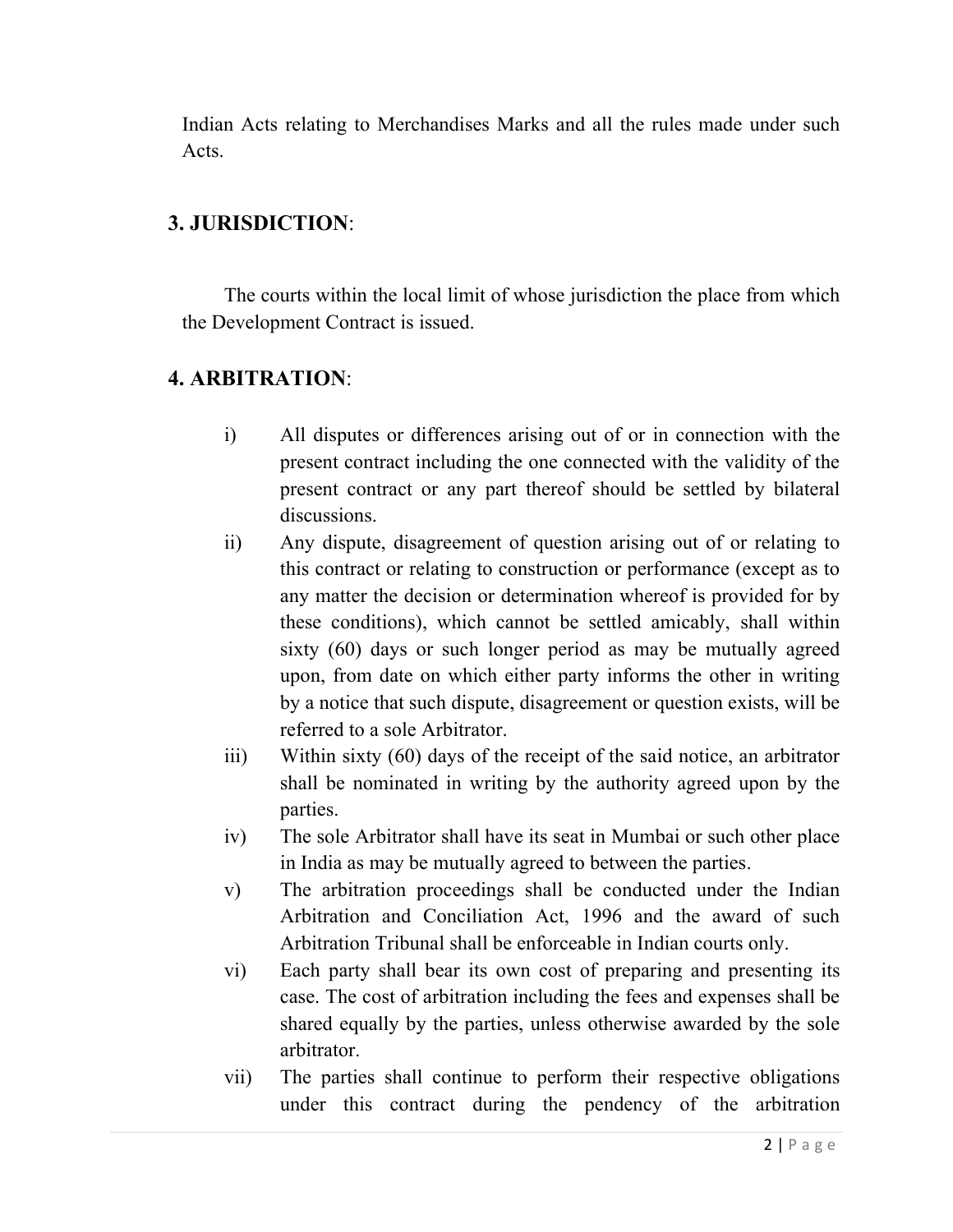proceedings except in so far as such obligations are the subject matter of the said arbitration proceedings.

(**NOTE:** In the event of the parties deciding to refer the dispute/s for adjudication to an Arbitral Tribunal then one arbitrator each will be appointed by each party and the case will be referred to the Indian Council of Arbitration (ICADR) for nomination of the third arbitrator. The fees of the arbitrator appointed by the parties shall be borne by each party and the fees of the third arbitrator, if appointed, shall be equally shared by the buyer and seller).

## **5. PENALTY FOR USE OF UNDUE INFLUENCE**:

The CONTRACTOR undertakes that he has not given, offered or promised to give, directly or indirectly, any gift, consideration, reward, commission, fees, brokerage or inducement to any person in service of the BARC or otherwise in procuring the Contracts or forbearing to do or for having done or forborne to do any act in relation to the obtaining or execution of the present Contract or any other Contract with the Government of India for showing or forbearing to show favour or disfavour to any person in relation to the present Contract or any other Contract with the Government of India. Any breach of the aforesaid undertaking by the CONTRACTOR or any one employed by him or acting on his behalf (whether with or without the knowledge of the CONTRACTOR) or the commission of any offers by the CONTRACTOR or anyone employed by him or acting on his behalf, as defined in Chapter IX of the Indian Penal Code, 1860 or the Prevention of Corruption Act, 1988 or any other Act enacted for the prevention of corruption shall entitle the BARC to cancel the contract and all or any other contracts with the CONTRACTOR and recover from the CONTRACTOR the amount of any loss arising from such cancellation. A decision of the BARC or his nominee to the effect that a breach of the undertaking had been committed shall be final and binding on the CONTRACTOR. Giving or offering of any gift, bribe or inducement or any attempt at any such act on behalf of the CONTRACTOR towards any officer/employee of the BARC or to any other person in a position to influence any officer/employee of the BARC for showing any favour in relation to this or any other contract, shall render the CONTRACTOR to such liability/ penalty as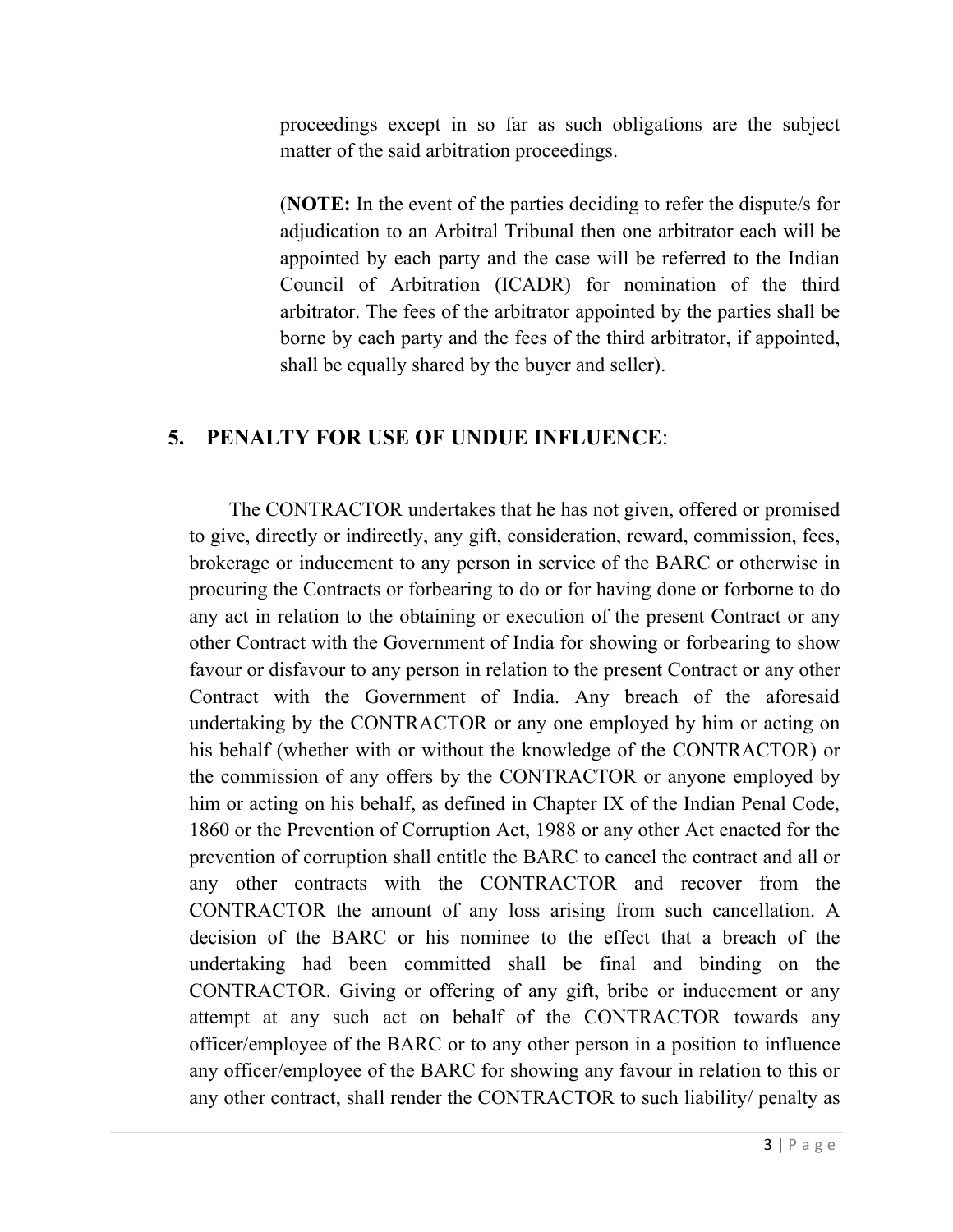the BARC may deem proper, including but not limited to termination of the contract, imposition of penal damages, forfeiture of the Bank Guarantee and refund of the amounts paid by the BARC.

#### **6. AGENTS / AGENCY COMMISSION:**

The Seller confirms and declares to the Buyer that the Seller is the original manufacturer of the stores/provider of the services referred to in this Contract and has not engaged any individual or firm, whether Indian or foreign whatsoever, to intercede, facilitate or in any way to recommend to the Government of India or any of its functionaries, whether officially or unofficially, to the award of the contract to the Seller; nor has any amount been paid, promised or intended to be paid to any such individual or firm in respect of any such intercession, facilitation or recommendation. The Seller agrees that if it is established at any time to the satisfaction of the Buyer that the present declaration is in any way incorrect or if at a later stage it is discovered by the Buyer that the Seller has engaged any such individual/firm, and paid or intended to pay any amount, gift, reward, fees, commission or consideration to such person, party, firm or institution, whether before or after the signing of this contract, the Seller will be liable to refund that amount to the Buyer. The Seller will also be debarred from entering into any supply Contract with the Government of India for a minimum period of five years. The Buyer will also have a right to consider cancellation of the Contract either wholly or in part, without any entitlement or compensation to the Seller who shall in such an event be liable to refund all payments made by the Buyer in terms of the Contract along with interest at the rate of 2% per annum above LIBOR rate. The Buyer will also have the right to recover any such amount from any contracts concluded earlier with the Government of India.

## **7. INDEMNITY**:

The CONTRACTOR shall at all times (for their scope of work) indemnify BARC against all claims which may be made in respect of stores for infringement of any right protected by Patent Registration of design or Trade Mark and shall take all risk of accidents or damage which may cause a failure of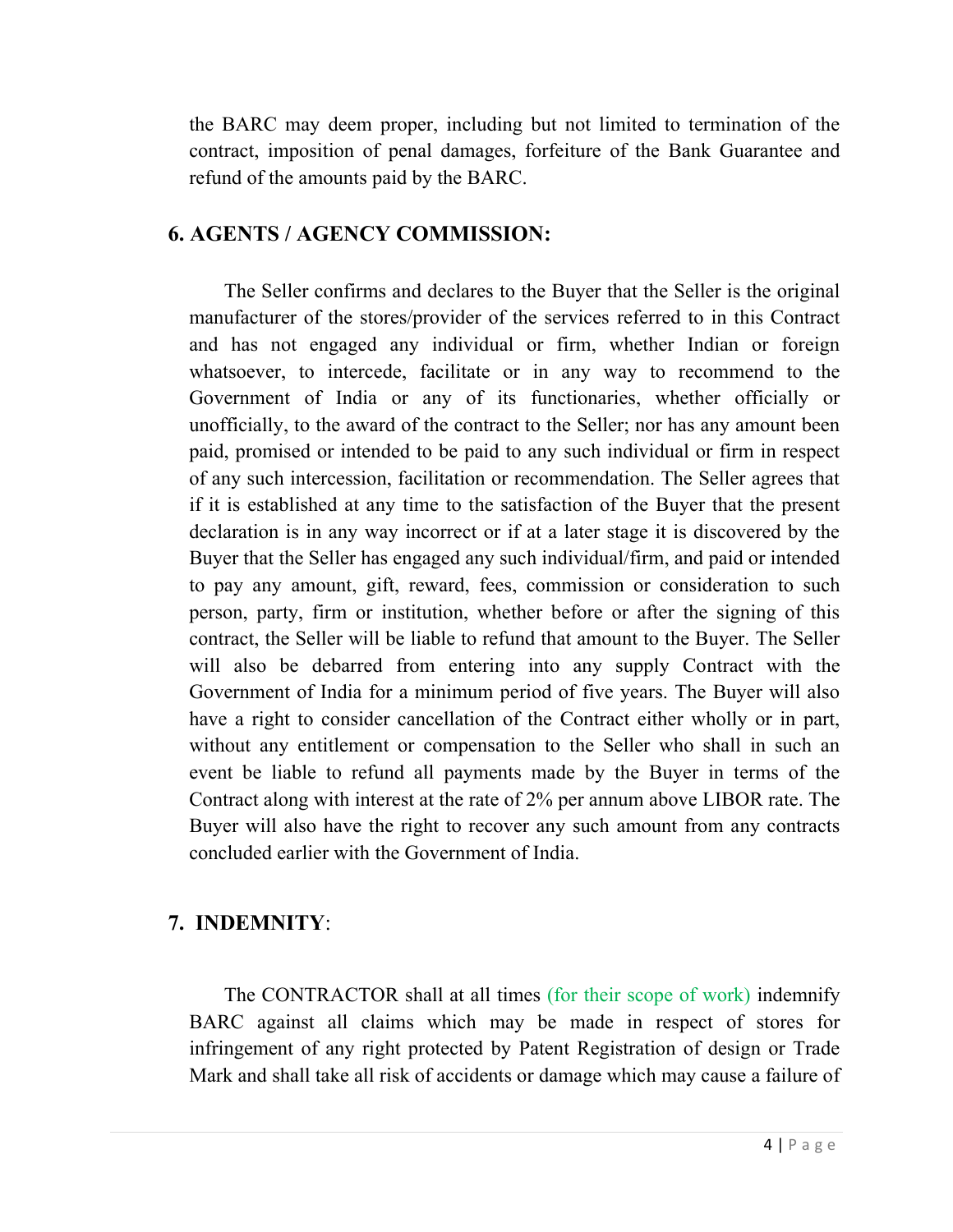the supply from whatever cause arising and entire responsibility for the sufficiency of all the means used by him for the fulfilment of the contract.

## **8. ACCESS TO BOOKS OF ACCOUNTS**:

In case it is found to the satisfaction of the BARC that the CONTRACTOR has engaged an Agent or paid commission or influenced any person to obtain the contract as described in clauses relating to Agents/Agency Commission and penalty for use of undue influence, the CONTRACTOR, on a specific request of the BARC, shall provide necessary information/ inspection of the relevant financial documents/information.

# **9. NON-DISCLOSURE OF CONTRACT DOCUMENTS**:

Except with the written consent of the BARC/ CONTRACTOR, other party shall not disclose the contract or any provision, specification, plan, design, pattern, sample or information thereof to any third party, other than tax or government regulatory authorities.

## **10. NOTICES**:

Any notice required or permitted by the contract shall be written in the English language and may be delivered personally or may be sent by FAX or registered pre-paid mail/airmail, addressed to the last known address of the party to whom it is sent.

## **11. AMENDMENTS:**

No provision of present Contract shall be changed or modified in any way (including this provision) either in whole or in part except by an instrument in writing made after the date of this Contract and signed on behalf of both the parties and which expressly states to amend the present Contract.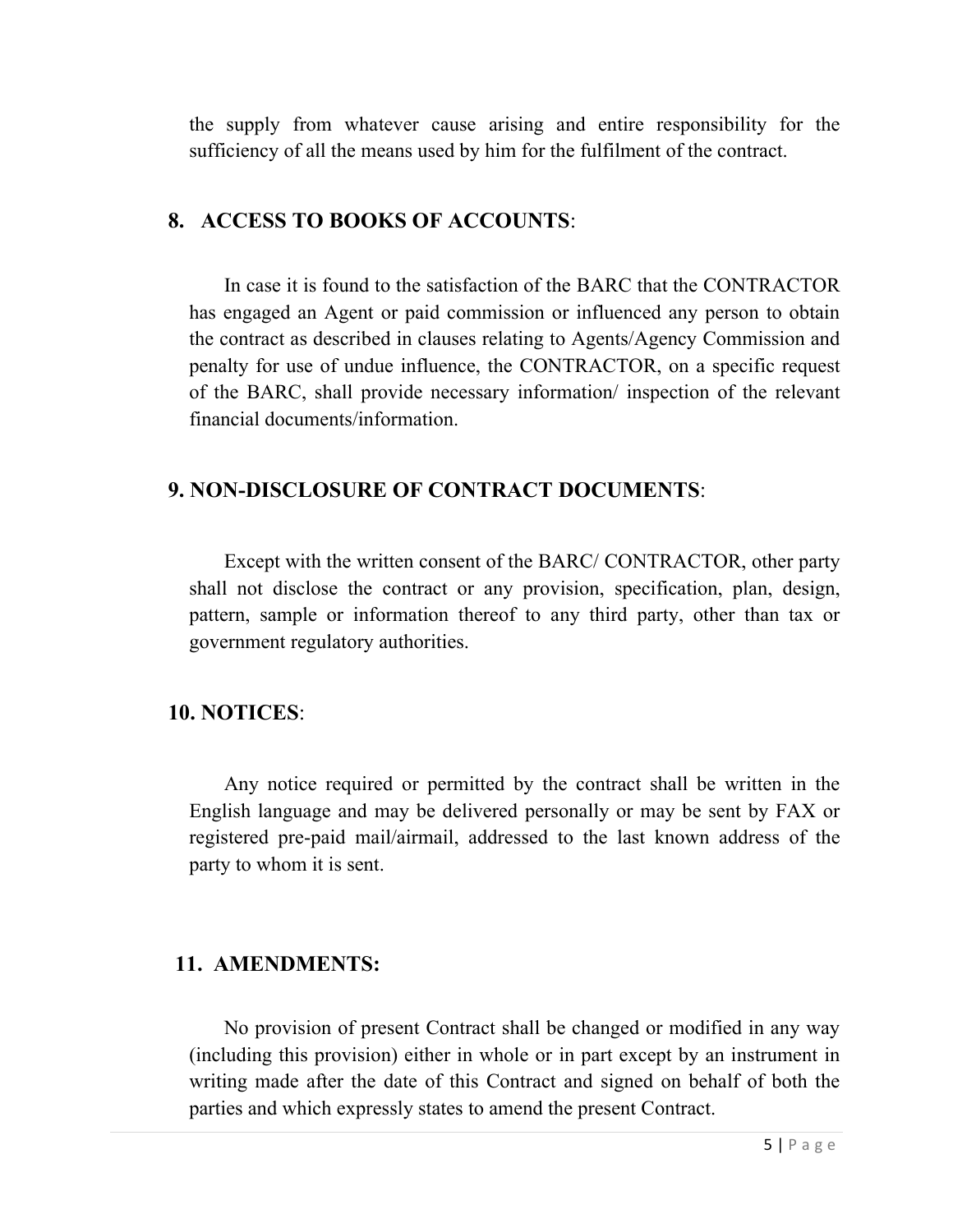# **12. NO LIABILITY CLAUSE:**

All activities would normally be carried out with due professional care and adequate safety precautions would be taken as may be needed in handling of different technologies, instruments, equipment and substances. However, neither BARC nor CONTRACTOR shall claim from the other, compensation for any loss or damage whatsoever, resulting due to implementation of any technology, use of any instrument or equipment or handling of any substance at the premises of BARC/ CONTRACTOR or any other potential user of the system developed under this contract.

# **13**. **SUB-CONTRACTING**

No subcontracting of this development work or its part is permitted without prior approval by BARC. Any document/ drawing of a part may be handed over to sub-contractor only with written approval of BARC.

All documents/ drawings/ certificates submitted by sub-contractor shall be duly approved by the CONTRACTOR. In any case, CONTRACTOR will be responsible for any work done by the sub-contractor, wherever permitted by BARC.

# **14. FORCE MAJEURE CLAUSE**

a) Neither party shall bear responsibility for the complete or partial nonperformance of any of its obligations (except for failure to pay any sum which has become due on account of receipt of goods under the provisions of the present contract), if the non-performance results from such Force Majeure circumstances as Flood, Fire, Earth Quake and other acts of God as well as War, Military operation, blockade, Acts or Actions of State Authorities or any other circumstances beyond the parties control that have arisen after signing of the present contract.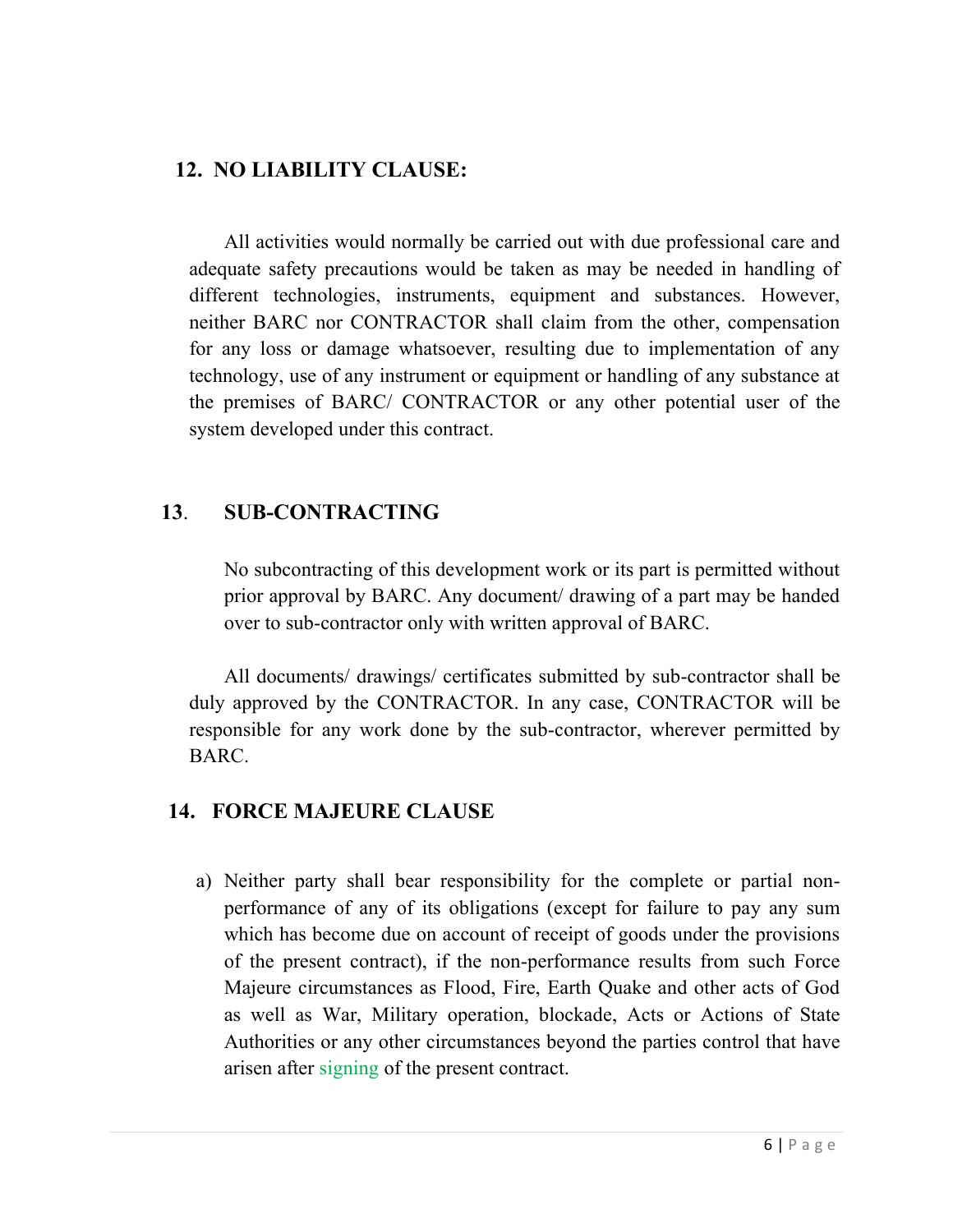b) In such circumstances the time stipulated for the performance of an obligation under the present contract is extended correspondingly for the period of time of action of these circumstances and their consequences.

#### **15. SECRECY:**

CONTRACTOR shall not disclose any information furnished to them by BARC and the other Information prepared by CONTRACTOR for this project without prior written approval of BARC, whether within and beyond the period of this contract. CONTRACTOR shall take all necessary measures to ensure that the knowledge/data obtained under this contract is not passed or disclosed.

#### **16. RECOVERY OF SUMS DUE**:

Whenever any claim for payment of, whether liquidated or not, moneys arises out of or under this contract against the CONTRACTOR the BARC shall be entitled to recover sum by appropriating, in part or whole, the security deposited by the CONTRACTOR, if a security is taken against the Contract. In the event of the security being in sufficient or no security has been taken from the CONTRACTOR then the balance or the total sum or which at any time here after may be come due to the CONTRACTOR under this or any other contract with the BARC, should this sum be not sufficient to cover the full amount recoverable, the CONTRACTOR shall pay to the BARC on demand the remaining balance due. Similarly, if the BARC has or makes any claim, 'whether liquidated or not against the CONTRACTOR under any other contract with the BARC the payment of all moneys payable under the contract to the contractor including the security deposit shall be withheld till such claims of the BARC are finally adjudicated upon and paid by the CONTRACTOR.

# **17. MODE OF PAYMENT & PAYING AUTHORITY**: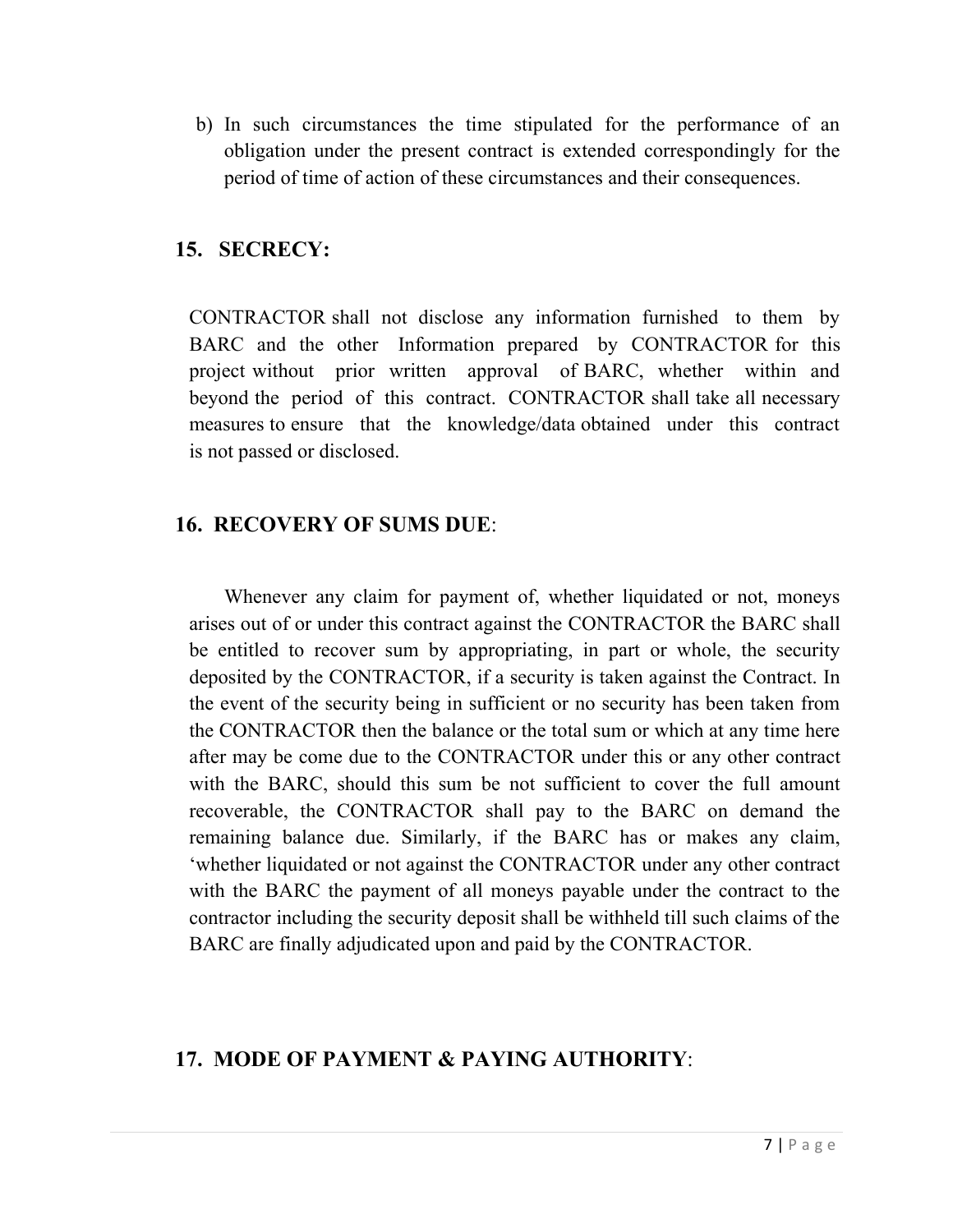Unless otherwise agreed to between the parties in writing, payments for the delivery of the stores/services will be made within a month on receipt of bills. The paying authority shall be "Accounts Officer, BARC".

## **18. LIQUIDATED DAMAGES**:

In the event of the CONTRACTOR's failure to submit the Bonds, Guarantees and Documents, supply the stores/services and conduct trials, installation of equipment, training, etc as specified in this contract, the BARC may, at his discretion, withhold any payment until the completion of the contract. The BARC may also deduct from the CONTRACTOR as agreed, liquidated damages to the sum of 0.5% of the contract price of the delayed/undelivered stores/services mentioned above for every week of delay or part of a week, subject to the maximum value of the Liquidated Damages being not higher than 5% of the value of delayed stores/services.

# **19. TERMINATION OF CONTRACT**:

The BARC shall have the right to terminate this Contract in part or in full in any of the following cases:-

- **a)** The delivery of the material/services is delayed for causes not attributable to Force Majeure for more than O**ne month** after the scheduled date of delivery on the recommendation of Project Review Committee subject to the condition that the contract is not extended on mutual agreement.
- **b)** The CONTRACTOR is declared bankrupt or becomes insolvent.
- **c)** The delivery of material/services is delayed due to causes of Force Majeure by more than t**wo months** after the scheduled date of delivery on the recommendation of Project Review Committee subject to the condition that the contract is not extended on mutual agreement.
- **d)** The BARC has noticed that the CONTRACTOR has utilised the services of any Indian/Foreign agent in getting this contract and paid any commission to such individual/company etc.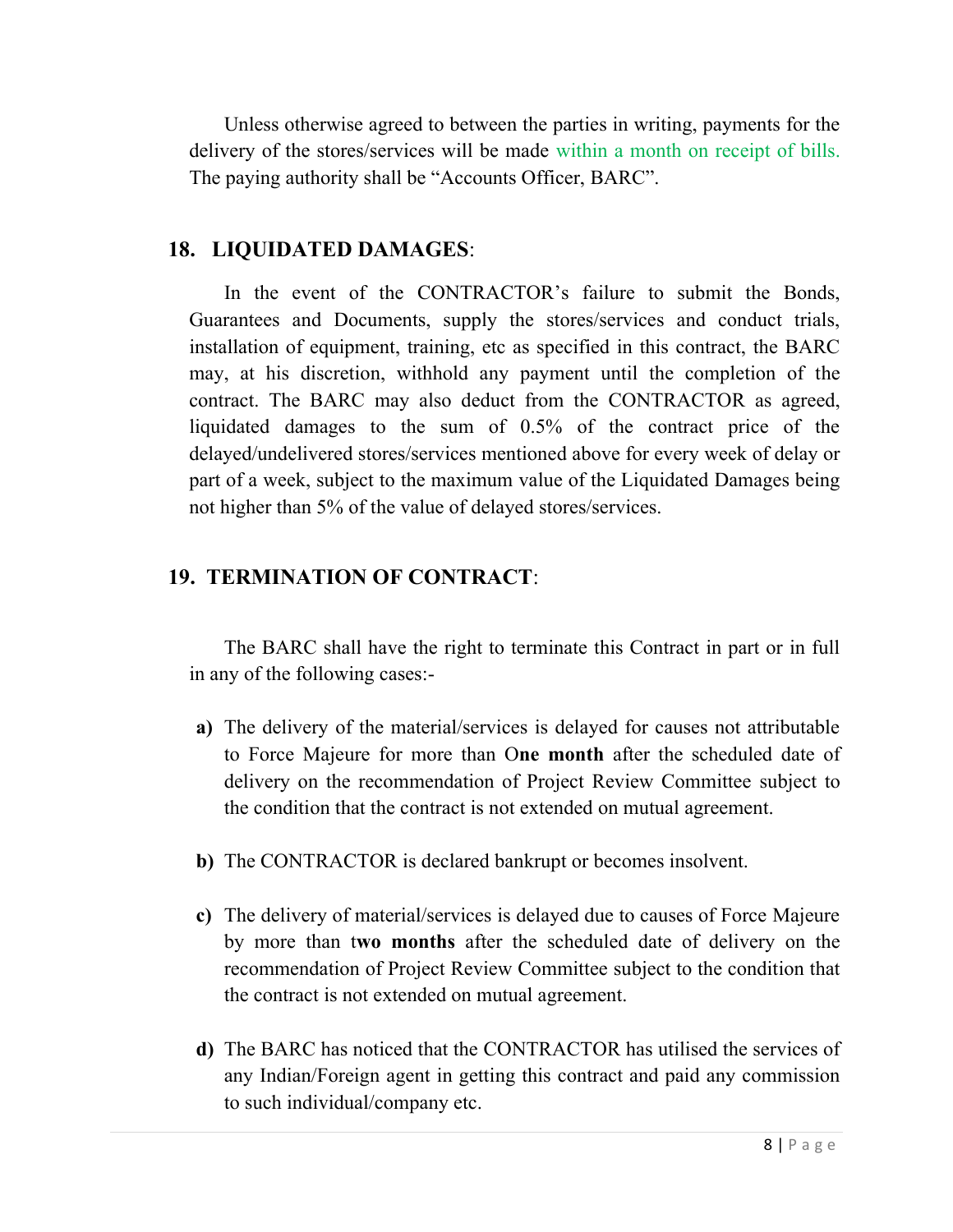**e)** As per decision of the Arbitration Tribunal.

#### **20. EXERCISING THE RIGHTS AND POWERS OF BARC:**

All the rights, discretions and powers of Purchase under the contract shall be exercisable by and all notices on behalf of BARC shall be given by Director, BARC, mentioned in this clause:

#### a) **INSPECTION AND FINAL TESTS**: -

All tests necessary to ensure that the goods complies with the particulars and guarantees shall be carried out at such place or places as may be determined by BARC.

# **21. WARRANTY:**

The following Warranty will form part of the contract placed on the successful Bidder: -

a) Except as otherwise provided, the CONTRACTOR hereby declares that the services, stores articles sold / supplied to the BARC under this contract shall be of the best quality and workmanship and new in all respects and shall be strictly in accordance with the specification and particulars contained/mentioned in contract. The CONTRACTOR hereby ensures Guarantee that the said service/goods would continue to conform to the description and quality aforesaid for a period of 12 months from the date of delivery of the said services/goods to the BARC, if during the aforesaid period of 12 months the said services/stores be discovered not to conform to the description and quality aforesaid not giving satisfactory performance or have deteriorated, and the decision of the BARC in that behalf shall be final and binding on the CONTRACTOR and the BARC shall be entitled to call upon the CONTRACTOR to rectify the services/stores or such portion thereof as is found to be defective by the BARC within 12 months, or such specified period as may be allowed by the BARC in his discretion on application made thereof by the CONTRACTOR, and in such an event, the